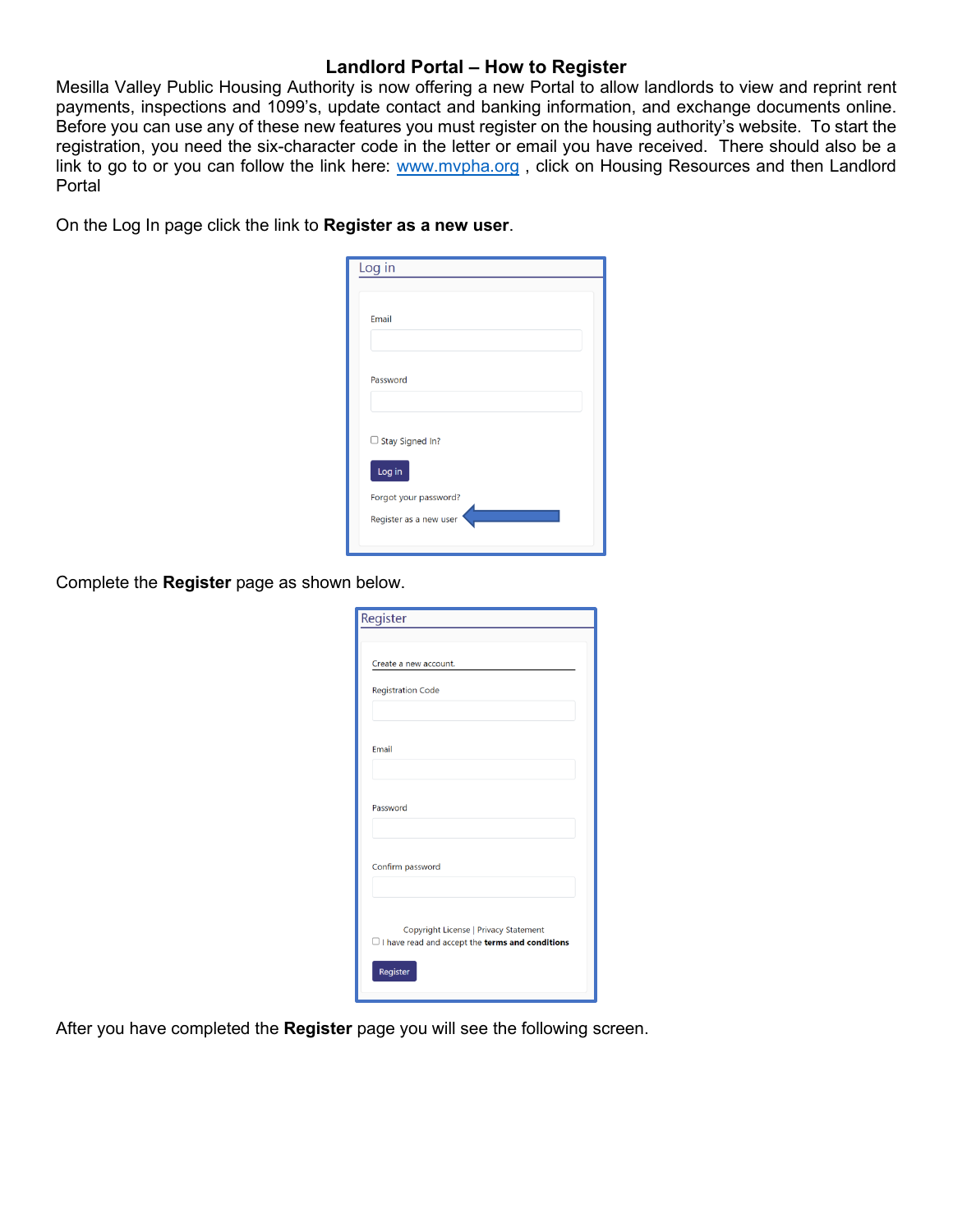

You will also receive an email asking you to verify the email address you registered with. Click the Verify Email Address link to verify your email address.

| <b>Demonstration Housing Authority</b>                                                                                                                                                 |
|----------------------------------------------------------------------------------------------------------------------------------------------------------------------------------------|
| Verify your Demonstration Housing Authority portal email address.                                                                                                                      |
| Verifying your email address helps us to confirm we have the right email address to send you important<br>messages about your Demonstration Housing Authority portal account.          |
| To complete the email verification process of your Demonstration Housing Authority portal account, please<br>click the button below.                                                   |
| Verify Email Address                                                                                                                                                                   |
| If you didn't attempt to verify your Demonstration Housing Authority portal email address or you feel that<br>your account may have been accessed by someone else, please let us know. |

After your email address is verified, this message is displayed:

| <b>Email Verified Successfully</b>                                                                                              |  |
|---------------------------------------------------------------------------------------------------------------------------------|--|
| Thank you! Your email address has been verified. We'll<br>now use this address to send you notifications about<br>your account. |  |
| Click Here To Log In                                                                                                            |  |
|                                                                                                                                 |  |

Click the button above to login. Two factor authentication is being used to secure the portal accounts. After logging in the first time on a device you will receive an email with a numeric six-digit Authentication Code. Enter the Authentication Code in the box shown below and click Log In.

| Two-factor authentication    |  |
|------------------------------|--|
|                              |  |
| Authenticator code           |  |
| $\Box$ Remember this machine |  |
| Log in                       |  |
|                              |  |

Your account is now setup and active.